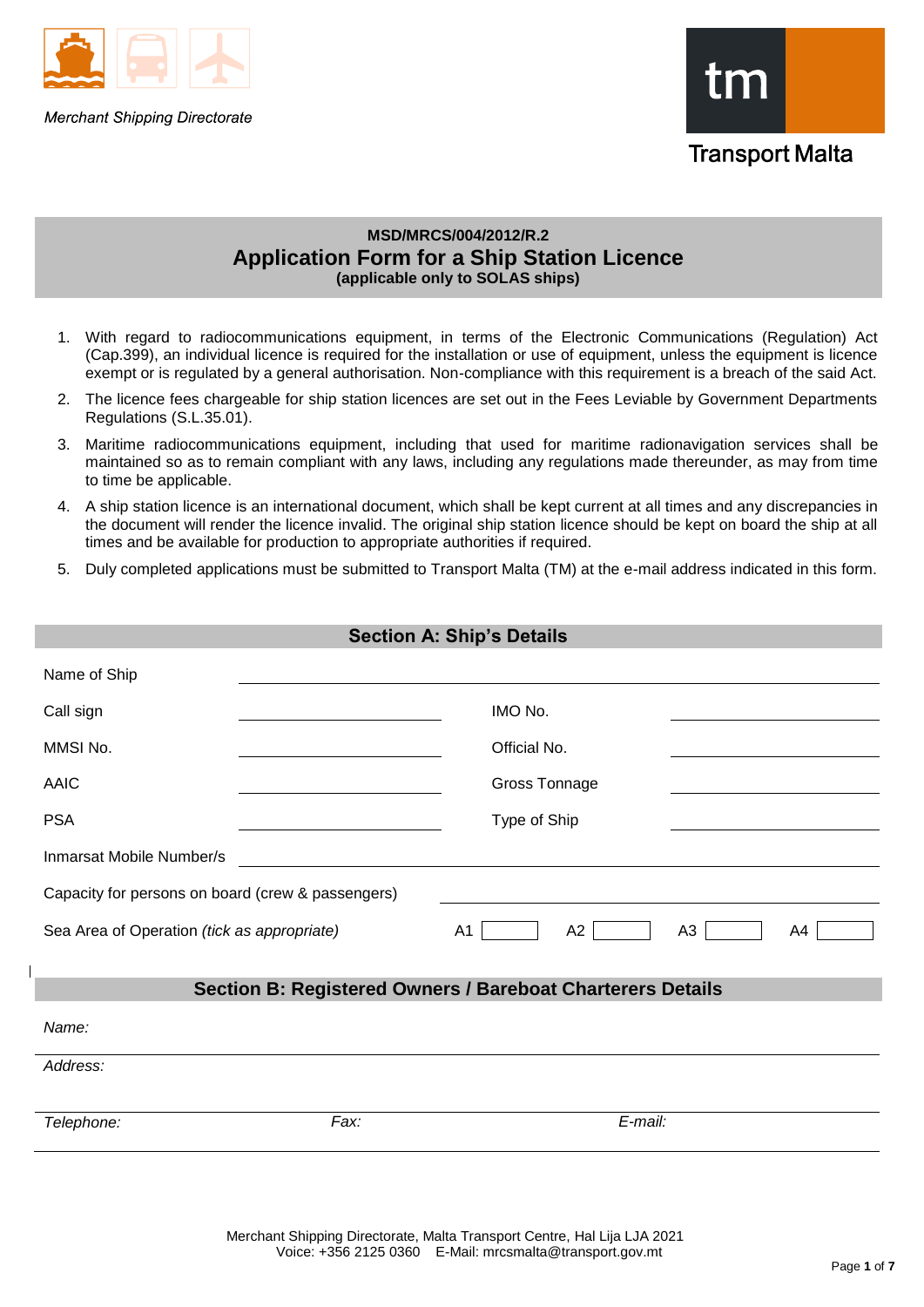# **Section C: Radiocommunications Equipment Details**

| C.1                   | <b>VHF radio installation</b><br><b>Make</b> | <b>Type</b> | <b>Serial Number</b> |
|-----------------------|----------------------------------------------|-------------|----------------------|
| Transceiver           | 1.                                           |             |                      |
|                       | 2.                                           |             |                      |
| DSC encoder           | 1.                                           |             |                      |
|                       |                                              |             |                      |
|                       | 2.                                           |             |                      |
|                       |                                              |             |                      |
| DSC watch<br>receiver | 1.                                           |             |                      |
|                       | 2.                                           |             |                      |

## **C.2 MF radio installation**

| Transceiver           |  |  |
|-----------------------|--|--|
| DSC encoder           |  |  |
| DSC watch<br>receiver |  |  |

# **C.3 MF/HF radio installation**

| Transceiver                        |  |  |
|------------------------------------|--|--|
| DSC encoder                        |  |  |
| DSC watch<br>receiver              |  |  |
|                                    |  |  |
| Direct-printing<br>Radiotelegraphy |  |  |

## **C.4 INMARSAT ship earth station**

# **C.5 Facilities for reception of Maritime Safety Information (MSI)**

| Navtex receiver                                  |  |  |
|--------------------------------------------------|--|--|
| <b>EGC</b> receiver                              |  |  |
| HF Direct-printing<br>Radiotelegraph<br>receiver |  |  |

# **C.6 Radar Transponders (SART / AIS-SART)**

| Make | <b>Type</b> | <b>Serial Number</b> |
|------|-------------|----------------------|
| . .  |             |                      |
| . .  |             |                      |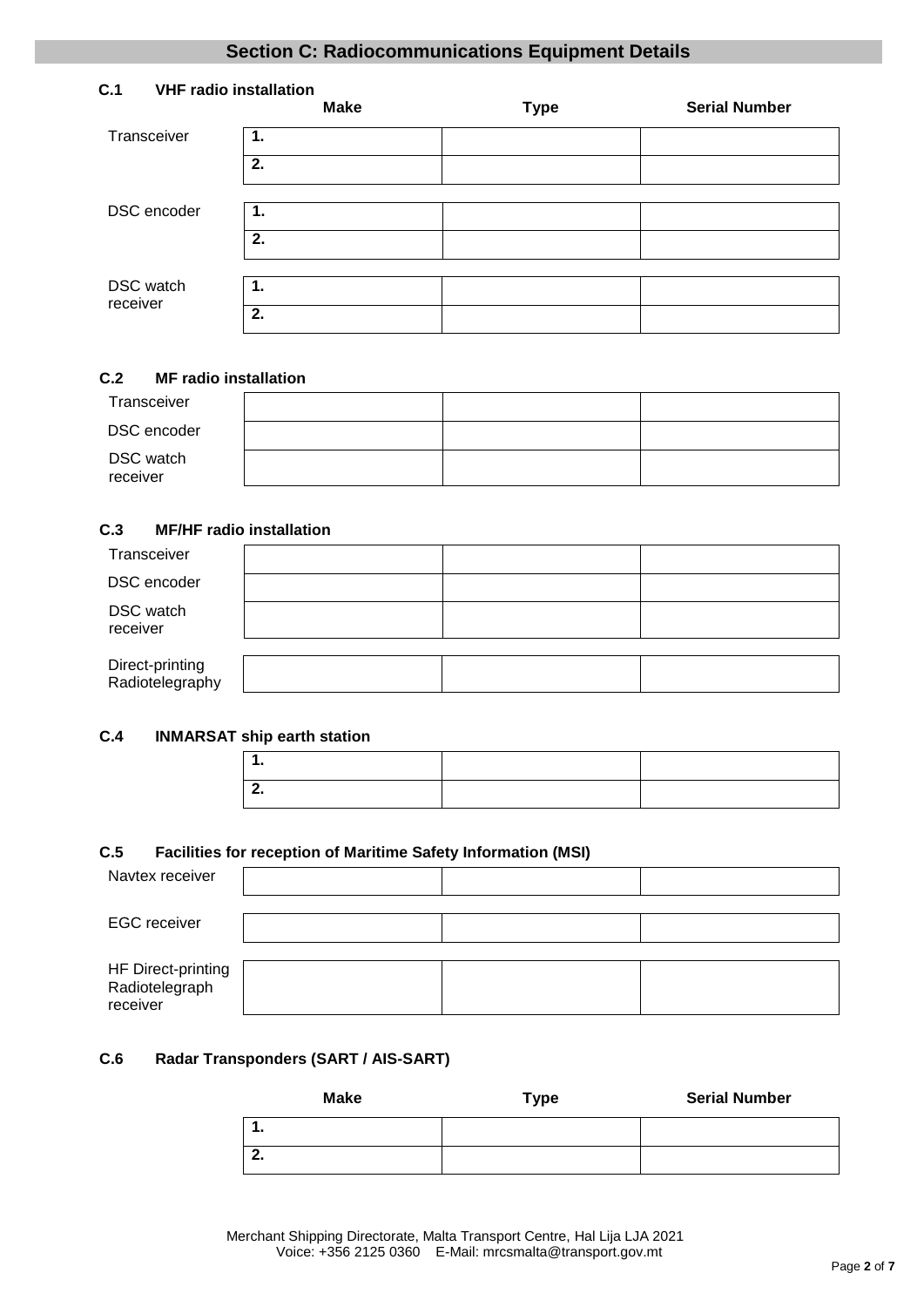## **C.7 Two-way Hand Held VHF radiotelephones**

| <b>Make</b> | <b>Type</b> | <b>Serial Number</b> |
|-------------|-------------|----------------------|
|             |             |                      |
| 2.          |             |                      |
| 3.          |             |                      |

# **C.8 Methods used to ensure availability of Radio facilities:**

|                                          | <b>Radiocommunications</b><br><b>Equipment</b> | <b>Make</b> | <b>Type</b> | <b>Serial Number</b> |
|------------------------------------------|------------------------------------------------|-------------|-------------|----------------------|
|                                          | 1.                                             |             |             |                      |
| <b>C.8.1 Duplication of</b><br>equipment | 2.                                             |             |             |                      |
|                                          | 3.                                             |             |             |                      |

## *C.8.2 Shore-based Maintenance*

Insert full Name & Address of company

## *C.8.3 At-sea Maintenance*

Give details of personnel and qualifications

# **C.8.4** *Secondary means of alerting*

Insert Make, Type and Serial Number

# **C.9 Other Equipment (applicable to all ships)**

|                                     | <b>Make</b> | <b>Type</b> |
|-------------------------------------|-------------|-------------|
| Radar 1 $\Box$ X-Band $\Box$ S-Band |             |             |
| Radar 2 $\Box$ X-band $\Box$ S-Band |             |             |
| <b>ARPA</b>                         |             |             |
| <b>AIS</b>                          |             |             |
| GPS <sub>1</sub>                    |             |             |
| GPS <sub>2</sub>                    |             |             |
| <b>SSAS</b>                         |             |             |
| <b>LRIT</b>                         |             |             |
| <b>OTHER</b>                        |             |             |
|                                     |             |             |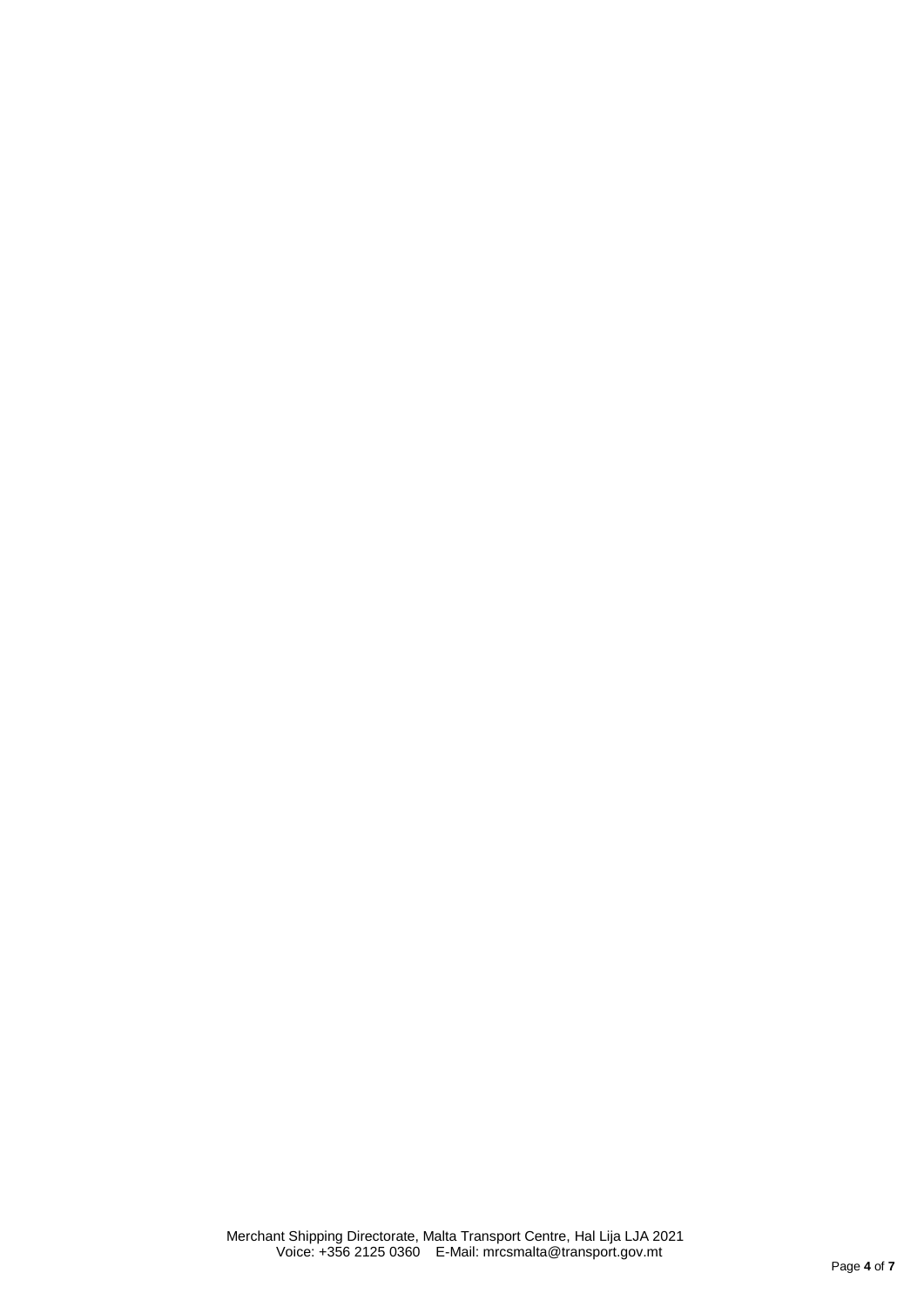### **C.10 Other equipment (applicable only to Passenger ships)**

Passenger ships must comply with paragraphs 4, 5 and 6 of Regulation 6 Chapter IV of SOLAS 74 as amended.

Does ship comply? Yes □ No □

If yes give details of equipment (make, type and serial number) and facilities to show compliance with the above paragraphs.

## **Distress Alarm Panel**

| Make | <b>Type</b> | <b>Serial Number</b> |
|------|-------------|----------------------|
|      |             |                      |

## **VHF Two-Way on-scene transceiver for Search and Rescue on Frequency 121.5 and 123.1 MHz.**

| <b>Make</b> | Type | <b>Serial Number</b> |
|-------------|------|----------------------|
|             |      |                      |
|             |      |                      |

## **Any other radio equipment:** (State make & type)

# **Section D: EPIRB Registration**

### **Owners are required to attach a valid EPIRB Data Sheet Test / Programming Report with this form.**

The following information shall be completed by the EPIRB owner:

|                        | Device 1 | Device 2 (if fitted) |
|------------------------|----------|----------------------|
| Manufacturer's name    |          |                      |
| Type                   |          |                      |
| Serial number          |          |                      |
| Hex ID (15 characters) |          |                      |

If the vessel carries more than two EPIRB stations, please provide details on a separate document.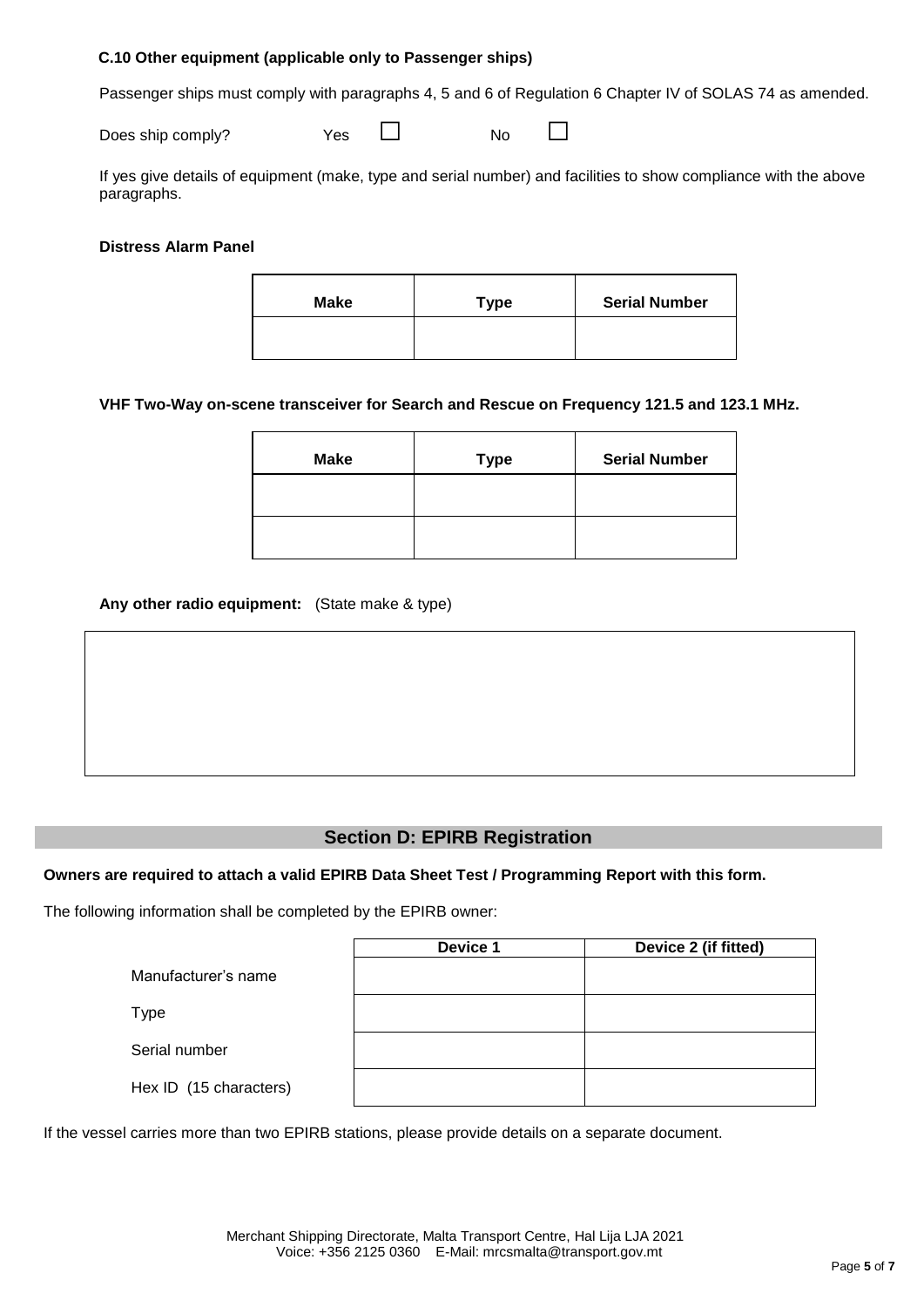# **Section E: Search and Rescue (SAR) information**

**Emergency Contact Person Ashore**

| <b>Name</b>                                            |  |                                                                                                                     |
|--------------------------------------------------------|--|---------------------------------------------------------------------------------------------------------------------|
|                                                        |  |                                                                                                                     |
| <b>Address</b>                                         |  |                                                                                                                     |
|                                                        |  |                                                                                                                     |
| Country                                                |  |                                                                                                                     |
|                                                        |  |                                                                                                                     |
|                                                        |  |                                                                                                                     |
|                                                        |  |                                                                                                                     |
| Prefix of Telephone no. with country destination code. |  |                                                                                                                     |
|                                                        |  |                                                                                                                     |
|                                                        |  |                                                                                                                     |
|                                                        |  | Alternative 24-hour emergency telephone number material contains and alternative 24-hour emergency telephone number |

## **Section F: Declaration**

**I hereby declare that the information provided in this application is accurate and complete in all respects. Furthermore I also declare that I have due authority to make this declaration and to sign this application on behalf of the body I represent.** 

*All data collected in this form is processed in accordance with the Privacy Laws that include General Data Protection Regulation (EU) 2016/679 and Chapter 586 of the Laws of Malta (Data Protection Act). The data provided may be shared with other Public Authorities and/or Government Departments as required and permitted by Maltese Law. Transport Malta of Triq Pantar, Lija, Malta LJA2021 is the data controller for the purpose of the privacy laws. The Privacy Notice attached with this application sets out the way in which personal information/data is collected and processed by Transport Malta, as well as the steps that are taken to protect such information.*

Full name of applicant

Designation **ID** / Passport Number

Date Signature Signature